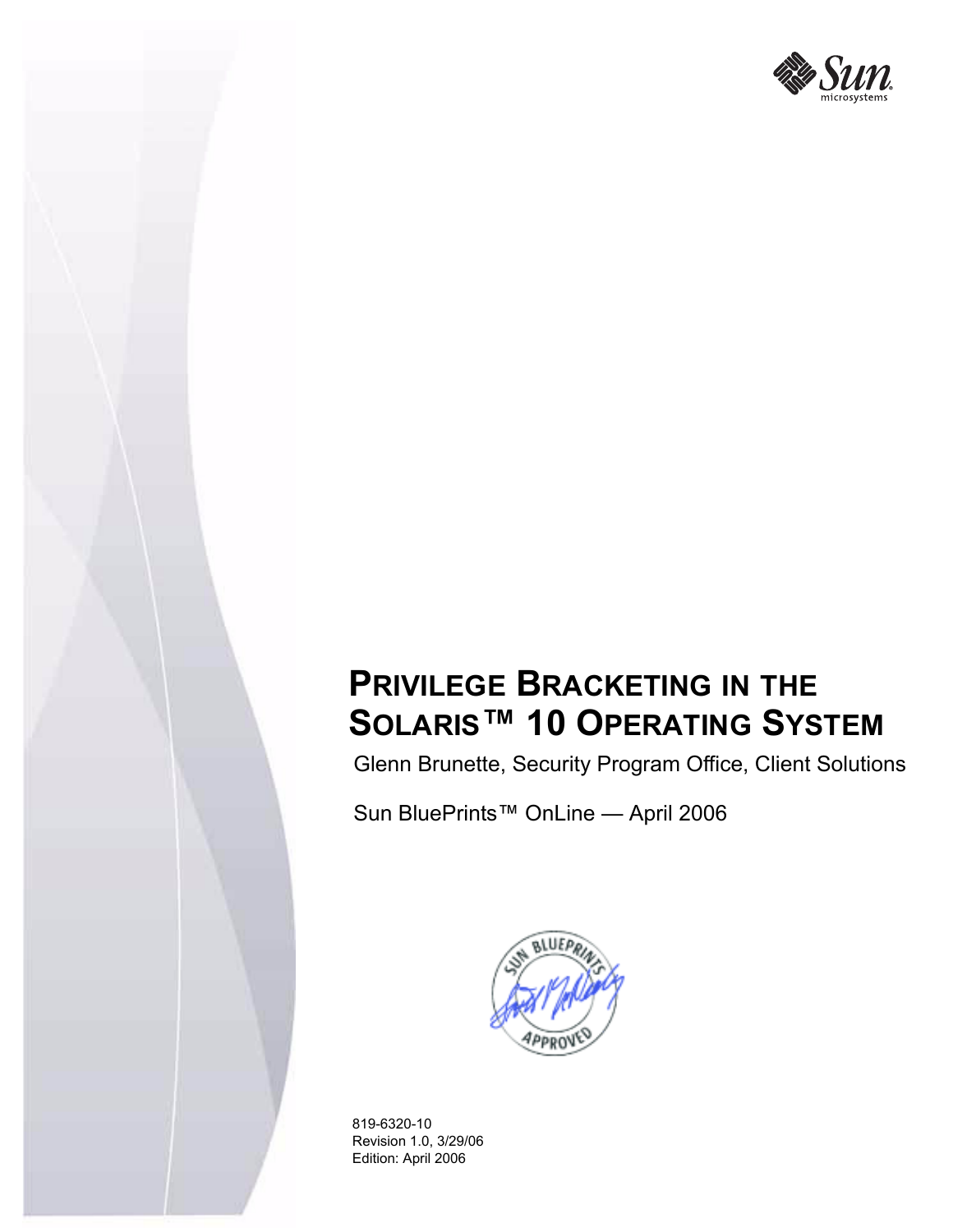© 2006 Sun Microsystems, Inc., 4150 Network Circle, Santa Clara, CA 95054 USA

All rights reserved.

This product or document is protected by copyright and distributed under licenses restricting its use, copying, distribution, and decompilation. No part of this product or document may be reproduced in any form by any means without prior written authorization of Sun and its licensors, if any. Third-party software, including font technology, is copyrighted and licensed from Sun suppliers.

Parts of the product may be derived from Berkeley BSD systems, licensed from the University of California.

Sun, Sun Microsystems, the Sun logo, Solaris, and Sun BluePrints are trademarks, registered trademarks, or service marks of Sun Microsystems, Inc. in the U.S. and other countries.

UNIX is a registered trademark in the United States and other countries, exclusively licensed through X/Open Company, Ltd.

All SPARC trademarks are used under license and are trademarks or registered trademarks of SPARC International, Inc. in the U.S. and other countries. Products bearing SPARC trademarks are based upon an architecture developed by Sun Microsystems, Inc.

The OPEN LOOK and Sun™ Graphical User Interface was developed by Sun Microsystems, Inc. for its users and licensees. Sun acknowledges the pioneering efforts of Xerox in researching and developing the concept of visual or graphical user interfaces for the computer industry. Sun holds a non-exclusive license from Xerox to the Xerox Graphical User Interface, which license also covers Sun's licensees who implement OPEN LOOK GUIs and otherwise comply with Sun's written license agreements.

RESTRICTED RIGHTS: Use, duplication, or disclosure by the U.S. Government is subject to restrictions of FAR 52.227-14(g)(2)(6/87) and FAR 52.227-19(6/87), or DFAR 252.227-7015(b)(6/95) and DFAR 227.7202-3(a). DOCUMENTATION IS PROVIDED "AS IS" AND ALL EXPRESS OR IMPLIED CONDITIONS, REPRESENTATIONS AND WARRANTIES, INCLUDING ANY IMPLIED WARRANTY OF MERCHANTABILITY, FITNESS FOR A PARTICULAR PURPOSE OR NON-INFRINGEMENT, ARE DISCLAIMED, EXCEPT TO THE EXTENT THAT SUCH DISCLAIMERS HELD TO BE LEGALLY INVALID.



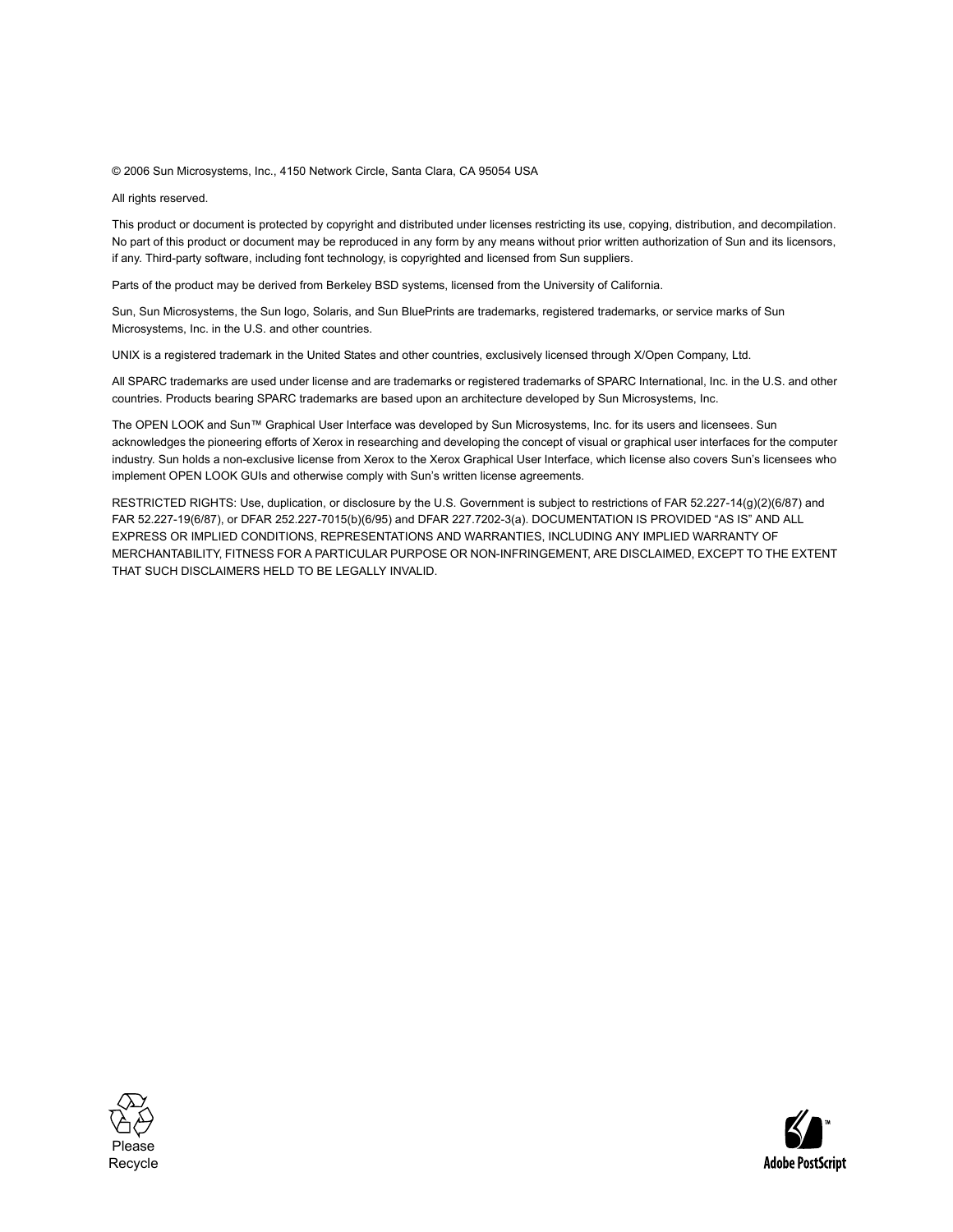# **TABLE OF CONTENTS**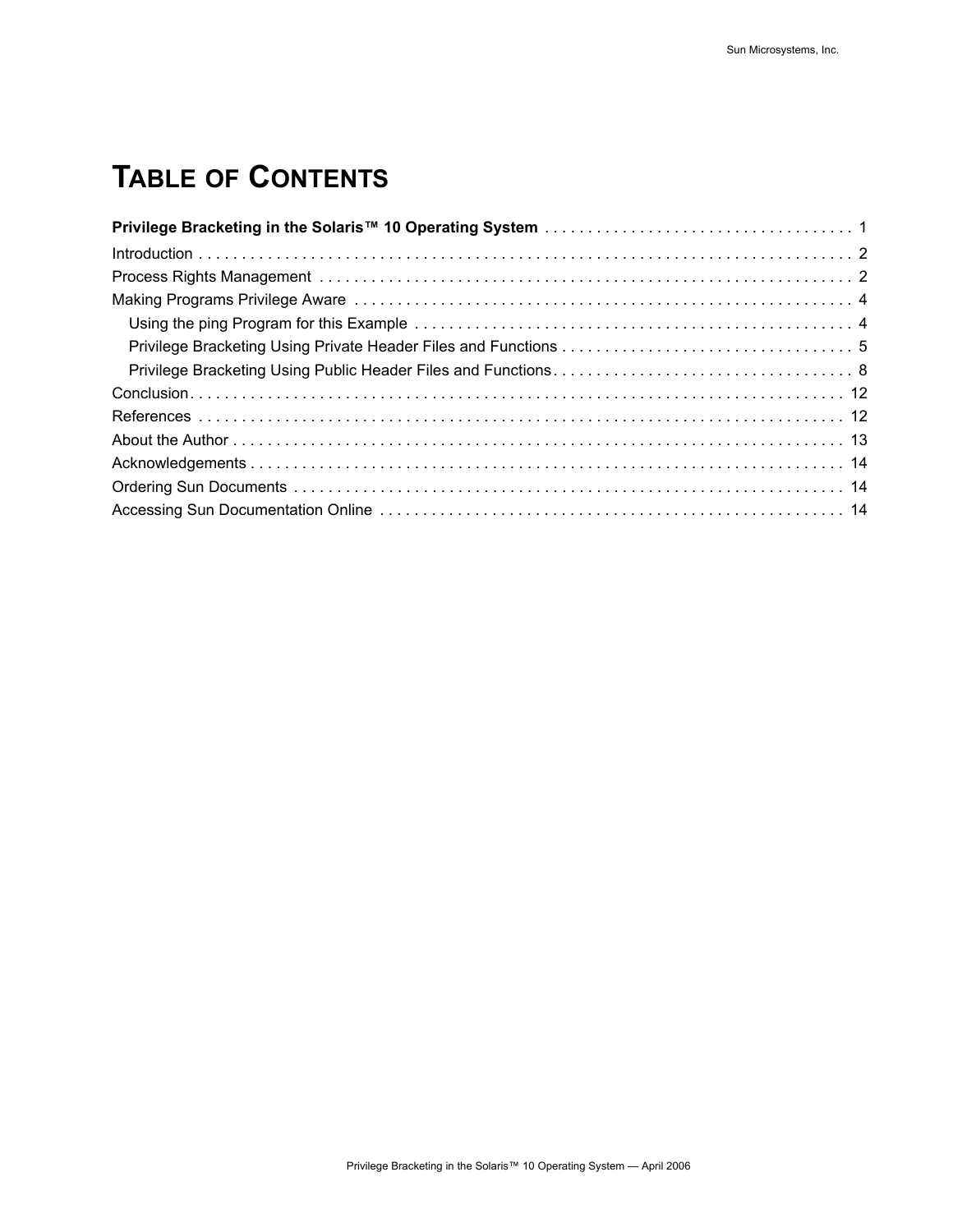# <span id="page-3-0"></span>**Privilege Bracketing in the Solaris™ 10 Operating System**

In IT security, the well-known "least privilege" principle states that: *"Every program and every user of the system should operate using the least set of privileges necessary to complete the job."*<sup>1</sup> This Sun BluePrints™ OnLine article describes how to use the Process Rights Management feature of the Solaris™ 10 Operating System (Solaris 10 OS) to implement this principle for any given software program.

Process Rights Management allows software developers to write privilege-aware programs that run with only the privileges they need, dropping those that are not needed or are no longer required. Further, using a programming technique called *privilege bracketing*, a developer can control exactly when a privilege or set of privileges is active or in effect.

Software developers can use the privilege bracketing technique to ensure that a program is running with privilege only when that privilege is required. This is accomplished by placing privileged software operations between code that effectively enables and disables specific privileges. Using the methods described in this article, software developers will be able to develop privileged programs that are more secure and resilient to flaws because the use of privilege within the code can be more tightly controlled.

This article contains the following sections:

- [Introduction](#page-4-0)
- [Process Rights Management](#page-4-1)
- [Making Programs Privilege Aware](#page-6-0)
- [Conclusion](#page-14-0)
- [References](#page-14-1)
- [About the Author](#page-15-0)
- [Acknowledgements](#page-16-0)
- [Ordering Sun Documents](#page-16-1)
- [Accessing Sun Documentation Online](#page-16-2)

**Note –** This Sun BluePrints OnLine article relies on the description of Process Rights Management and related concepts that were provided in the Sun BluePrints article titled *Privilege Debugging in the Solaris 10 Operating System* [\(Brunette, Glenn and Moffat, Darren, February 2006\), which is available at](http://www.sun.com/blueprints/0206/819-5507.pdf)  [http://www.sun.com/blueprints/0206/819-5507.pdf.](http://www.sun.com/blueprints/0206/819-5507.pdf)

1.""The Protection of Information in Computer Systems," Jerome Saltzer and Michael Schroeder. April 17. 1975. http://web.mit.edu/Saltzer/www/publications/protection/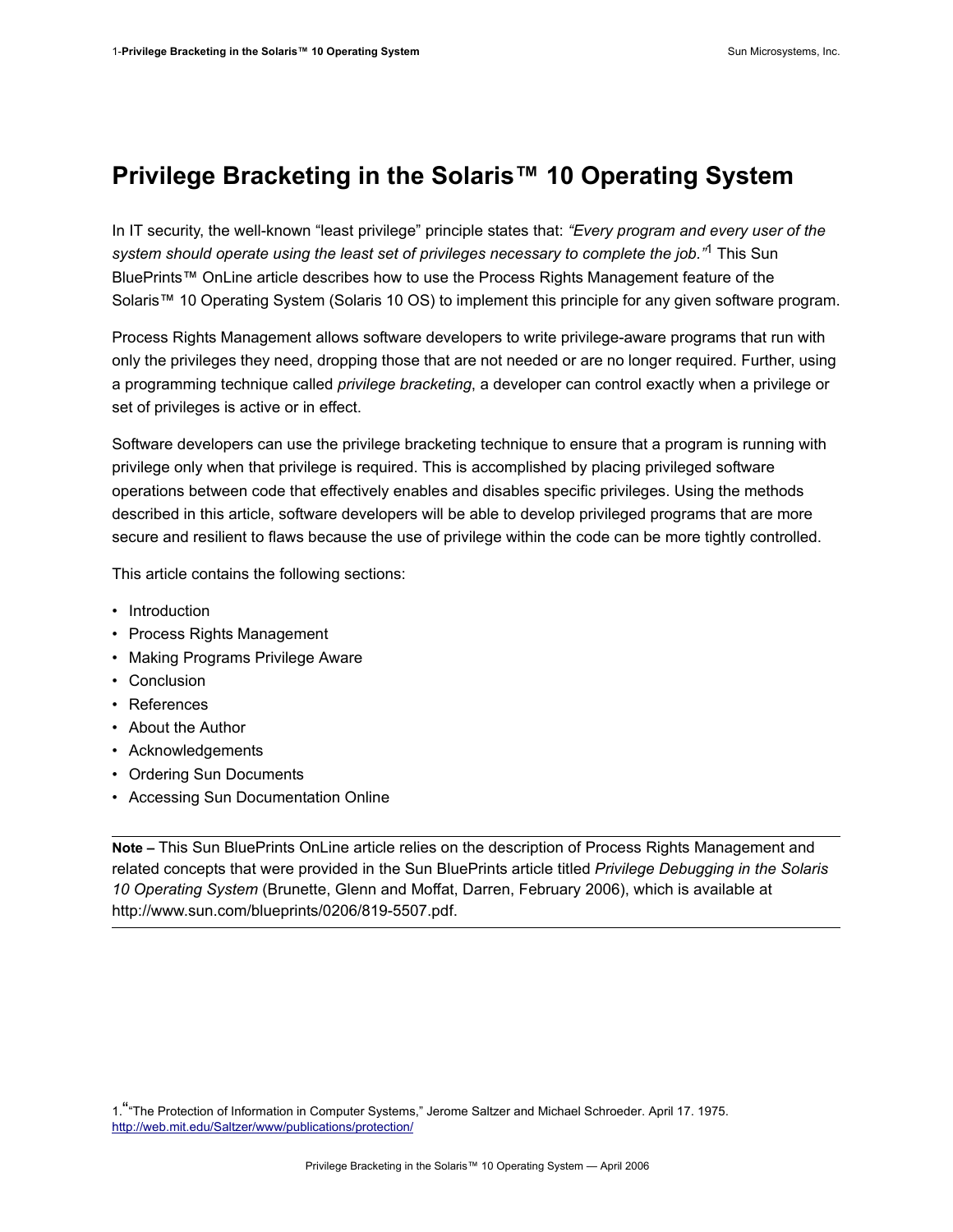# <span id="page-4-0"></span>**Introduction**

The traditional UNIX® privilege model is based on the concept of a super-user. In this model, the system associates all of its privileged operations with the root account or—more precisely—the user identifier (UID) 0. All other UIDs are considered unprivileged by the operating system. This "all or nothing" approach to privilege delegation means that any application that must perform a privileged operation, such as a binding to a reserved network port (for example, one whose port number is less than 1024), must be started as root*.*

Starting applications in this manner, however, is inherently risky because it means that the application will have privilege to do anything on the system. Administrators are forced to trust the applications to use only the privileges that they need, and only in the ways that are expected. Consequently, disaster could ensue should the application not manage its use of privilege safely, or should the application be misconfigured or exploited in some way.

# <span id="page-4-1"></span>**Process Rights Management**

Introduced in the Solaris 10 OS, Process Rights Management replaces the dependence on a special UID (for example, UID 0), using instead nearly 50 discrete and well-defined privileges that can be individually delegated or revoked as needed. While support for the traditional privilege model is still maintained for backward compatibility, this new approach offers administrators and software developers the ability to exercise fine-grained control over the delegation and use of privilege in the Solaris OS.

Solaris Process Rights Management is a capability in the Solaris 10 OS that allows the traditional superuser authority to be divided into a discrete set of privileges, each with a specific purpose. A privilege or set of privileges can be granted to a process, enabling it to accomplish tasks that normally would have required administrative or super-user privilege. For example, the file dac read privilege is used to provide an otherwise unprivileged process with the ability to read any local file on the system, regardless of its ownership or permissions. Similarly, the net\_privaddr privilege is used to allow a process to bind and listen on a privileged network port (that is, one whose port number is between 1 and 1023). For an entire listing of privileges, see  $\text{priv}$  leges (5) or the output of the  $\text{priv}$  -vl command.

#### **Privilege Keywords**

There are three special privilege keywords: all, zone, and basic.

- As the name suggests,  $a11$  refers to the complete set of privileges on the system. The  $a11$  keyword is appropriate only when used within the Solaris 10 Global Zone.
- When working within a Solaris 10 container, the  $z$ one keyword is used to denote all of the privileges available for use in a local zone. Today, Solaris™ Containers run with inherently less privilege than the Global Zone (although this might change in a future release of the Solaris OS). Several of the privileges found in the all set are not available in a Solaris container, hence the reason for a separate keyword.
- The basic keyword is used to refer to a set of privileges that all processes—privileged and unprivileged—are accustomed to having. By default, these basic privileges are assigned to every process, although they can be taken away if they are not needed.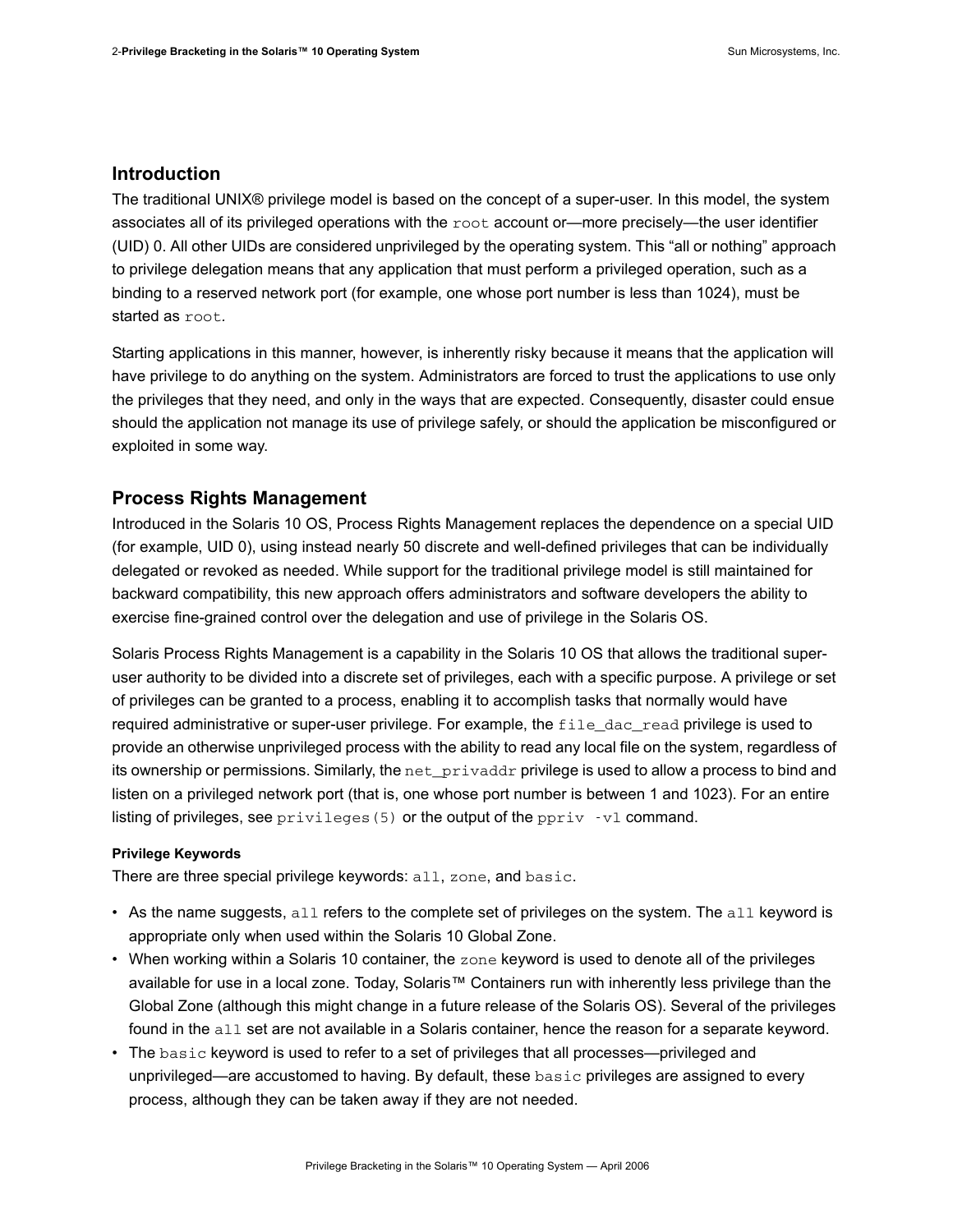#### <span id="page-5-0"></span>**Privilege Sets**

A privilege set is simply a mechanism for grouping together a collection of privileges. Every process has the following four distinct privilege sets assigned that collectively determine which privileges are currently in effect for the process, as well as which are available to the process and its children.

| <b>Privilege Set</b> | <b>Description</b>                                                                                                                                     |
|----------------------|--------------------------------------------------------------------------------------------------------------------------------------------------------|
| Permitted (or P)     | Contains all of the privileges that the process is permitted to use. This represents the<br>maximum or complete set of privileges for a given process. |
| Effective (or E)     | Contains those privileges from the Permitted set that are currently in effect.                                                                         |
| Inheritable (or I)   | Contains those privileges that will be passed on to child processes upon the use of the<br>$exec(2)$ family of system calls.                           |
| Limit (or L)         | Upper bound of the privileges that a process and its children can obtain. Changes to<br>this set take effect upon the next exec (2) call.              |

To illustrate the concept of privilege sets, consider the following example, in which the privilege sets associated with the rpcbind process are displayed using the  $ppriv(1)$  command.

# **ppriv -S `pgrep rpcbind`** 260: /usr/sbin/rpcbind flags = PRIV\_AWARE E: net\_privaddr,proc\_fork,sys\_nfs I: none P: net\_privaddr,proc\_fork,sys\_nfs L: none

In this example, the rpcbind process is running with three privileges (net privaddr, proc\_fork, and sys\_nfs). These privileges are the only ones that the rpcbind process is able to use because its Permitted privilege set is equal to its Effective set. Note that the rpcbind process is not permitted to use the proc\_exec privilege, which means that it is not able to use the [exec\(2\)](http://docs.sun.com/app/docs/doc/816-5167/6mbb2jafk?a=view) family of system calls. Because the Permitted and Limit sets take effect upon the use of an  $exec(2)$  call, there is no reason for those sets—in this example, anyway—to contain any privileges for this process. For more information on these privilege sets, their relationship to one another, and their use, refer to the [privileges\(5\)](http://docs.sun.com/app/docs/doc/816-5175/6mbba7f3a?a=view) manual page.

**Note –** See ["References" on page](#page-14-1) 12 for posts, articles, and resources that discuss the new Process Rights Management capability in the Solaris 10 OS. Most of this material focuses on describing what this new privilege model is, why it is useful, and how it can be applied using mechanisms such as the Solaris Rolebased Access Control (RBAC) facility, the Service Management Facility (SMF), and individual tools such as  $ppriv(1)$ .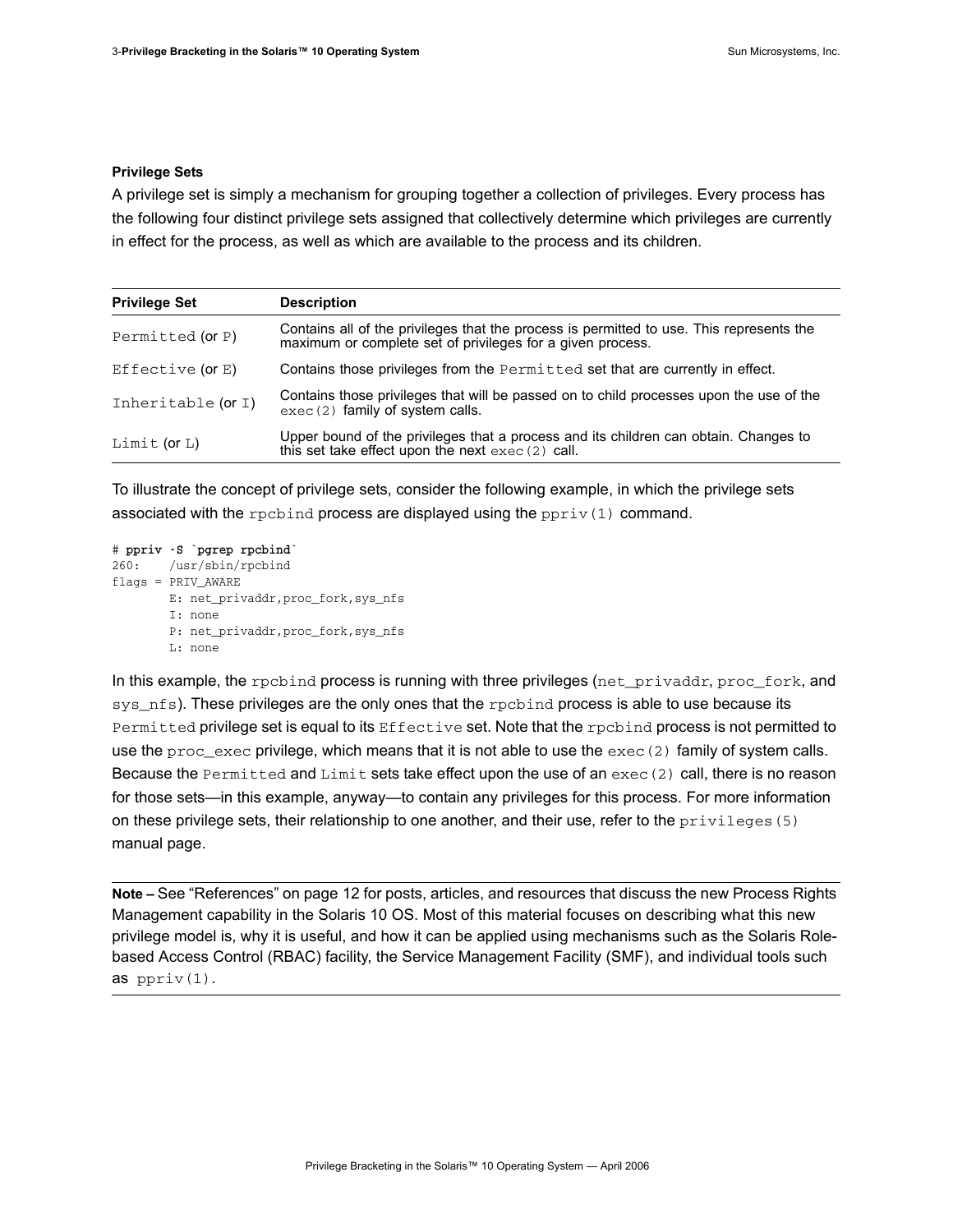# <span id="page-6-0"></span>**Making Programs Privilege Aware**

Consider how Process Rights Management can be valuable from the viewpoint of a software developer. A developer could modify a program to become privilege aware so that it runs with only the privileges that it needs, and activates specific privileges only when it needs them. Privilege bracketing ensures that the program is running with privilege only when privilege is needed. A developer "brackets" the code by enabling the privilege just before it is needed, and disabling the privilege immediately after the privileged functions complete, thereby providing clear boundaries within which privileges can be used.

This section shows how to change a program so that it:

- Drops any privileges that it will never need.
- Disables any privileges not immediately needed.
- Enables the remaining privileges only when it needs them (disabling them when they are no longer required).
- Relinquishes the use of privileges when they are no longer needed at all by the rest of the program.

**Note –** To make use of Solaris privileges, you do not need to modify the source code of programs. Programs can be executed with an additional or a reduced set of privileges using RBAC, SMF, or ppriv. Developing programs to be privilege aware, however, gives developers more fine-grained control over when privileges are enabled, used, and relinquished.

#### <span id="page-6-1"></span>**Using the ping Program for this Example**

To illustrate the concept of making programs privilege aware, this section uses the OpenSolaris version of the /usr/sbin/ping program, a set-id program, which was chosen for the following reasons:

- The  $\pi$ ing (1M) source code is simple and straightforward to read and understand.
- All of the changes needed to make it privilege aware were contained in one file.

In this article, the term set-id refers to files that are either set-uid or set-gid. The ping program is set-uid (to "root"), which means that when the ping program is run (by any user), the actual ping code is executed with the privileges of the root user. Without privilege bracketing, the ping code could potentially run with any privilege available to root—which is all of them.

**Note – There is nothing special about**  $\text{ping}$  **with respect to privileges and privilege bracketing. The same** techniques described in this section could be applied to other programs, whether they are set-id or not. In the case of a non-set-id program, privilege bracketing can be used to drop privileges granted via the "basic" set, which are granted to every process (by default) on startup. For example, suppose a program ran without privilege, but a developer did not want to allow that program to be able to execute other programs. To do this, the developer could simply drop the proc\_exec privilege.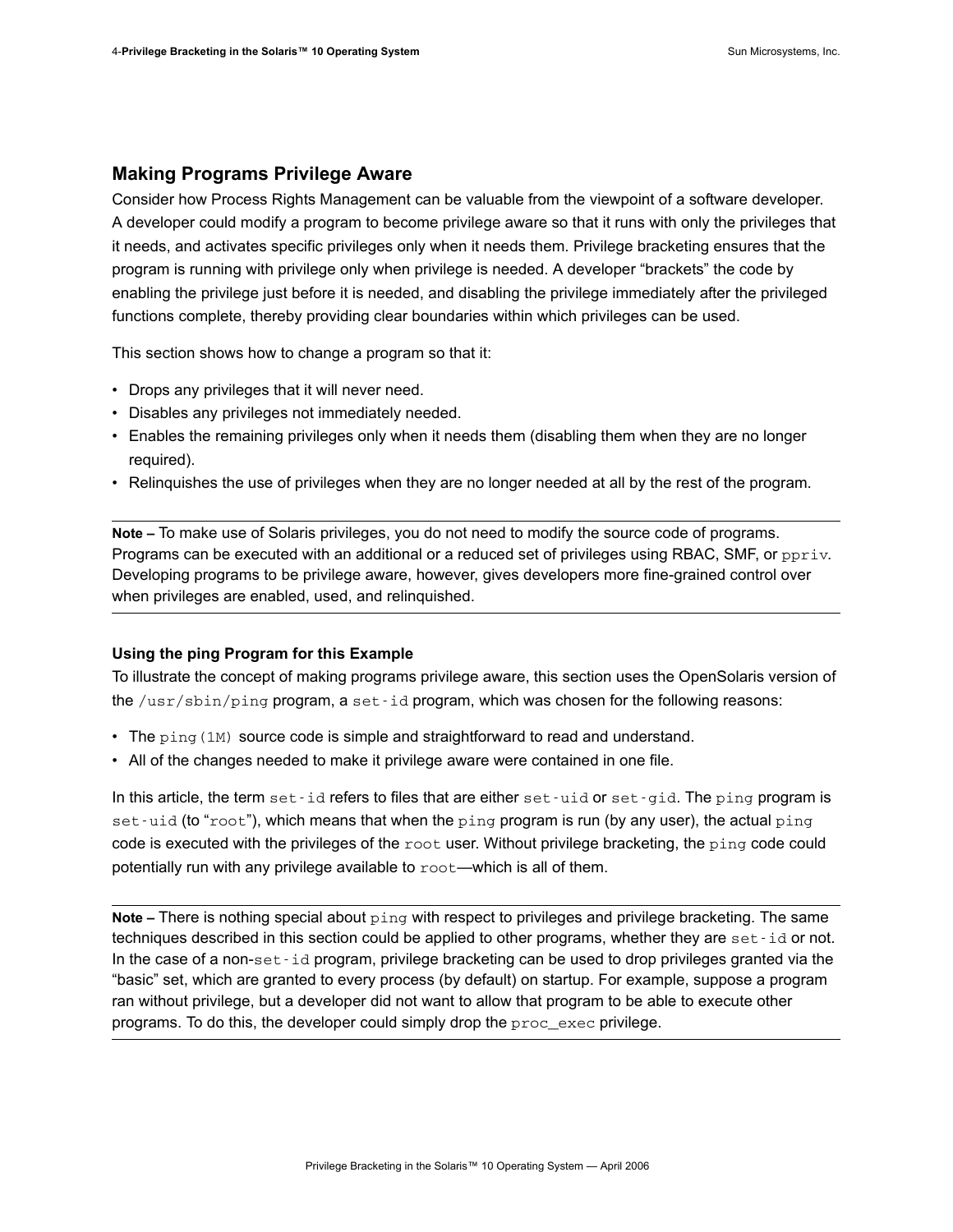In February 2003, before the  $\frac{1}{2}$  command was made privilege aware,  $\frac{1}{2}$  and was a set-uid root program that controlled its use of privilege using the [seteuid\(2\)](http://docs.sun.com/app/docs/doc/816-5167/6mbb2jakd?a=view) function. When the program started as root, it quickly set its effective UID to the UID of the calling user to run with less privilege. When it came time to execute a privileged operation, the code issued another [seteuid](http://docs.sun.com/app/docs/doc/816-5167/6mbb2jakd?a=view) call that reset its EUID to root so that the privileged operation could succeed.

With the introduction of Process Rights Management in the Solaris 10 OS, this model was no longer needed. Rather than executing code as EUID 0, specific privileges are used to define the types of privileged operations that are permitted. This is a major advance because, in the Solaris 10 OS, privilegeaware programs will run with only the privileges that they need, exactly when they need them.

**Note –** Line numbers in code samples represent a snapshot of the code as of the writing of this article. They are meant to provide a relative reference only. Line numbers will likely change over time when modifications are made to the OpenSolaris source code.

#### <span id="page-7-0"></span>**Privilege Bracketing Using Private Header Files and Functions**

This section examines the OpenSolaris  $\text{ping.c}$  source code and walks through the steps of making the ping program privilege aware using private header files and functions—the term "private" referring to the stability of the interfaces (for example, functions) used by Sun to solve this problem. In this particular case, the functions used were private to the Solaris ON (Operating System and Networking) software consolidation and were not intended for use by software developers working on code outside of that consolidation. For an example of how to more generally solve this same problem using public interfaces, see ["Privilege Bracketing Using Public Header Files and Functions" on page](#page-10-0) 8. For information about interface stability classifications, see [attributes\(5\)](http://docs.sun.com/app/docs/doc/816-5175/6mbba7evc?a=view).

### **Specifying the Header File for Private Interfaces**

To make a program privilege aware, begin by including a new header that declares functions and defines constants used by the privilege manipulation functions that will be used later in this section.

72 #include <priv\_utils.h>

The privutils.h [file is posted on the OpenSolaris Web site at](http://cvs.opensolaris.org/source/xref/usr/src/head/priv_utils.h) [http://cvs.opensolaris.org/source/xref/usr/src/head/priv\\_utils.h.](http://cvs.opensolaris.org/source/xref/usr/src/head/priv_utils.h)

#### <span id="page-7-1"></span>**Initializing the Program's Privileges**

Next, in the main function, initialize the program's privileges, dropping all of the privileges that are not needed, as shown in the following code.

 $247$  248 \* This program needs the net\_icmpaccess privileges. We'll fail 249 \* on the socket call and report the error there when we have 250 \* insufficient privileges. 251  $\star$ / 252 (void) \_\_init\_suid\_priv(PU\_CLEARLIMITSET, PRIV\_NET\_ICMPACCESS, 253 (char \*)NULL);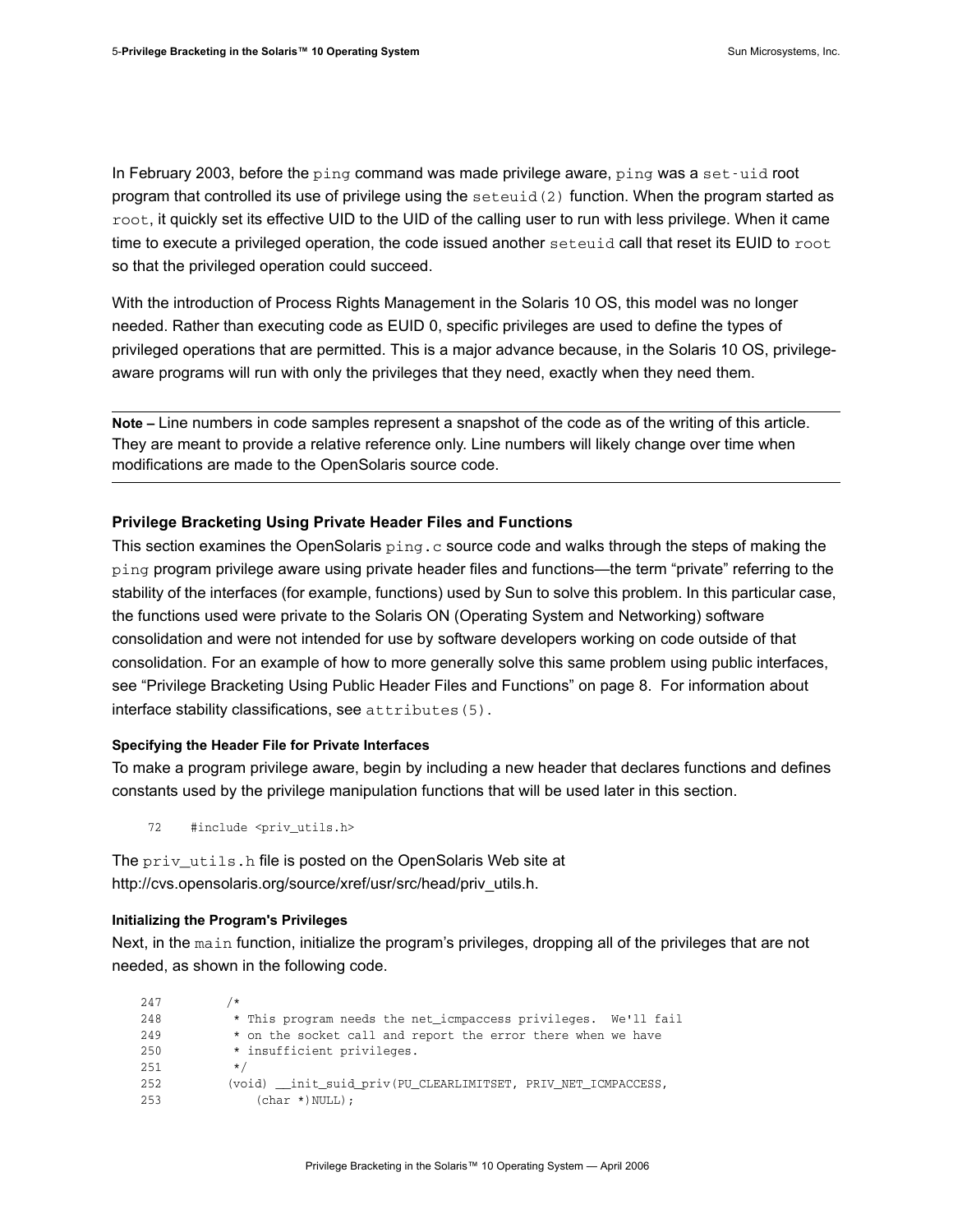Remember that  $\frac{p}{p}$  is still set-uid root, which means that, when it is started, it will have the privileges that have been assigned to  $root$  (which is, by default,  $a11$ ). This is necessary in order to preserve backward compatibility.

The purpose of the  $\__$ init $\__$ suid $\__$ priv function, as described in priv $\__$ utils.h code, is to do the following (actual source code comments are provided):

```
 48 /*
 49 * Should be run at the start of a set-uid root program;
50 * if the effective uid == 0 and the real uid != 0,
 51 * the specified privileges X are assigned as follows:
 52 *
53 * P = I + X + B (B added insofar allowable from L)
54 \star E = I
 55 * (i.e., the requested privileges are dormant, not active)
56 * Then resets all uids to the invoking uid; no-op if euid == uid == 0.
 57 *
 58 * flags: PU_LIMITPRIVS, PU_CLEARLIMITSET, PU_CLEARINHERITABLE
 59 *
 60 * Caches the required privileges for use by __priv_bracket().
 61 *
 62 */
```
The  $\pm$  init suid priv function, as used in the ping.c code, does the following tasks:

- Resets the real and effective UID of the  $\frac{p \text{ in } q}{p \text{ of } q}$  process to that of the calling user so that it is no longer running as root.
- Clears the limit set of the  $\frac{p_{\text{in}}}{p_{\text{out}}}$  process, which means that any children spawned by this process will themselves have no privileges.
- Adds the  $net\_i$  cmpaccess privilege to the permitted set of the ping process so that it can be enabled and used when necessary. Consequently, the four privilege sets (Effective, Inheritable, Permitted, and Limit) of the ping process will look like the following example.

```
# ppriv -S `pgrep ping`
14527: ping localhost
flags = PRIV_AWARE
        E: basic
        I: basic
        P: basic,net_icmpaccess
         L: none
```
[For more information on each of these privilege sets, refer to "Privilege Sets" on page](http://iforce.sun.com/protected/solaris10/adoptionkit/tech/least/tutorial.html) 3. For additional background information, refer to the Sun Process Rights Management Tutorial at http://iforce.sun.com/protected/solaris10/adoptionkit/tech/least/tutorial.html.

According to ppriv, the net\_icmpaccess privilege is used to allow a process to send and receive ICMP packets.

```
$ ppriv -lv net_icmpaccess
net_icmpaccess
        Allows a process to send and receive ICMP packets.
```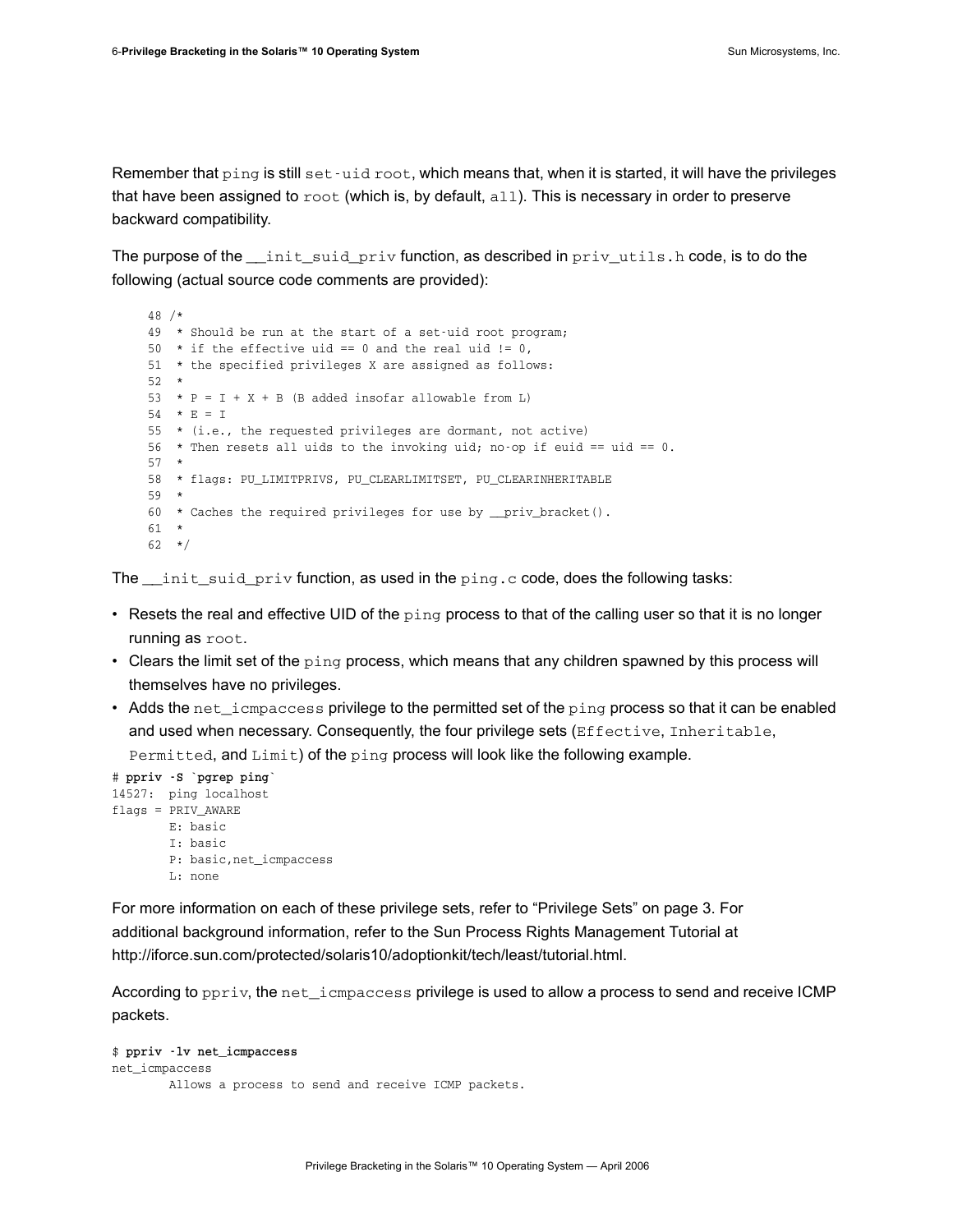With the changes made to  $\frac{p}{p \cdot n}$  thus far, rather than having the potential to access all of  $\frac{p}{p \cdot p}$  power, a ping process will now run as the calling user's UID with a single (non-basic) privilege that allows the sending or receiving of ICMP packets.

In addition, priv\_utils.h offers more instruction as to how to proceed.

```
 65 /*
 66 * After calling __init_suid_priv we can __priv_bracket(PRIV_ON) and
 67 * __priv_bracket(PRIV_OFF) and __priv_relinquish to get rid of the
 68 * privileges forever.
 69 */
```
### **Implementing Privilege Bracketing Around Privileged Operations**

Recall that, before ping was made privilege aware, it used [seteuid](http://docs.sun.com/app/docs/doc/816-5167/6mbb2jakd?a=view) to control when its privileges were in effect. This was necessary for the program to run in a privileged capacity only when it needed to execute privileged operations. In the new model, the  $\frac{p_{\text{inq}}}{p_{\text{inq}}}$  process leverages privilege bracketing to control when a privilege (listed in the permitted privilege set of the process) is made effective.

To see privilege bracketing in action, take a look at the following code, which appears in the setup\_socket function in ping.c.

```
 1196 /* now we need the net_icmpaccess privilege */
1197 (void) __ priv_bracket(PRIV_ON);
 1198
 1199 recv_sock = socket(family, SOCK_RAW,
 1200 (family == AF_INET) ? IPPROTO_ICMP : IPPROTO_ICMPV6);
 1201
 1202 if (recv_sock < 0) {
1203 Fprintf(stderr, "%s: socket %s\n", progname, strerror(errno));
1204 exit(EXIT_FAILURE);
 1205 }
 1206
 1207 /* revert to non-privileged user after opening sockets */
1208 (void) __priv_bracket(PRIV_OFF);
```
As you can see, the *priv\_bracket function is used around the privileged operation—in this case*, the socket (2) call—to control whether the instructions are executed with privilege. This is one form of privilege bracketing that enables and disables all of the privileges cached by the *\_\_init\_suid\_priv* function invoked earlier in the program (and described in ["Initializing the Program's Privileges" on page](#page-7-1) 5). There are other privilege manipulation functions available to allow more fine-grained control if needed. To learn more, refer to the Solaris 10 product documentation—"Developing Privileged Applications" in the *Solaris Security for Developer's Guide* at:

http://docs.sun.com/app/docs/doc/816-4863/6mb20lvf9?a=view

#### **Relinquishing Privileges when No Longer Needed**

The final task is to relinquish privileges when you are certain that they are no longer needed.

602 \_\_priv\_relinquish();

The \_\_priv\_relinquish function is called after the setup\_socket function has completed in main. Because the program will no longer need the net\_raw\_icmpaccess privilege (the only non-basic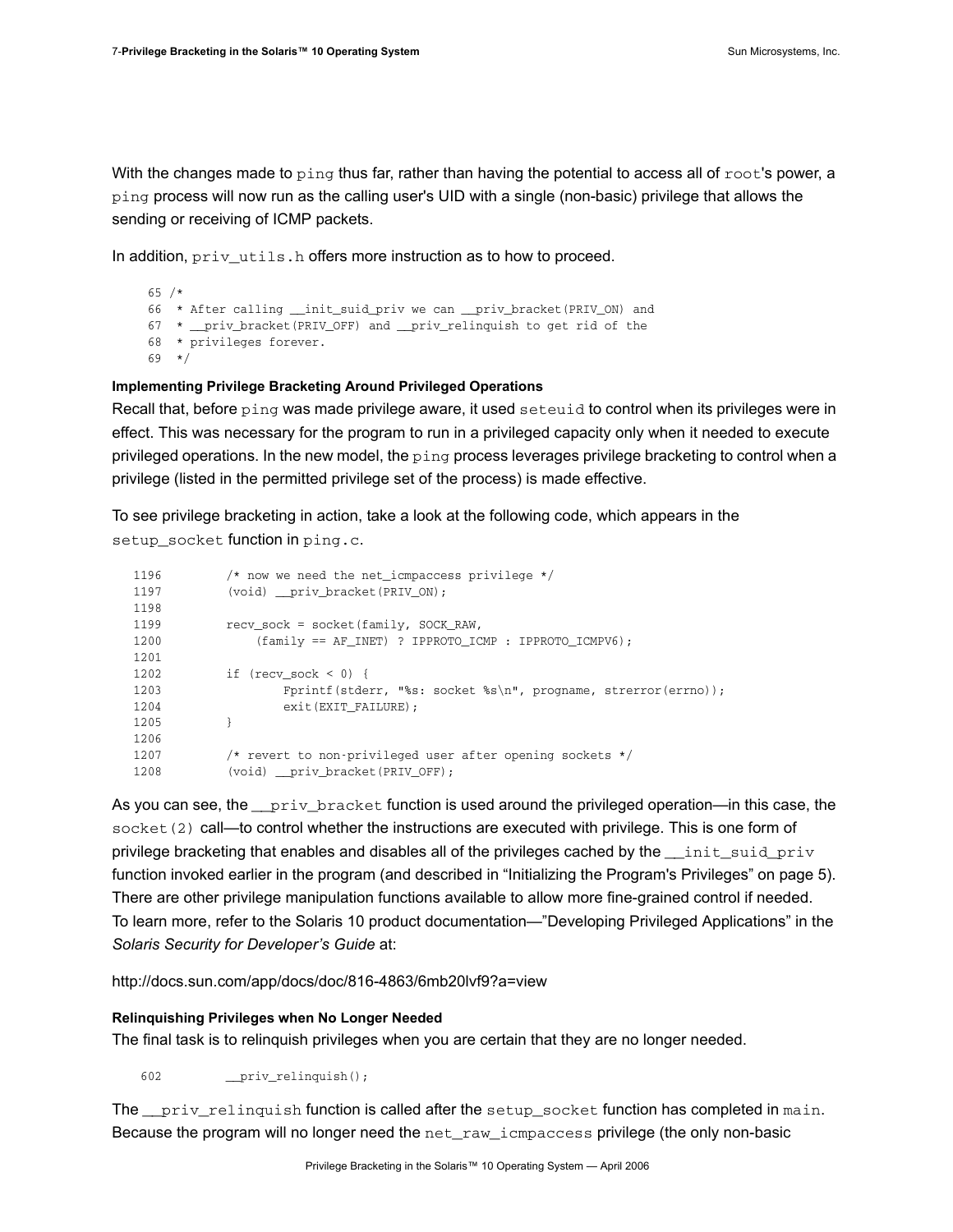privilege available to the process), it can now be safely dropped by calling the  $_{\rm {priv}}$  relinguish function.

**Note –** Once a privilege is relinquished, it will no longer be available to the process. If a privilege might be needed later in the program, then simply disable it (removing it from the Effective privilege set of the process) and use functions described later in this article ( $\text{priv\_delete}$  and setppriv) instead. Disabling the privilege effectively takes away that privilege but does not relinquish it entirely so that, if the privilege is needed later, it can simply be added back to the Effective set (using priv\_addset and setppriv).

#### <span id="page-10-0"></span>**Privilege Bracketing Using Public Header Files and Functions**

The privilege functions and header file described in ["Privilege Bracketing Using Private Header Files and](#page-7-0)  [Functions" on page](#page-7-0) 5 are private to Solaris and, more specifically, to the ON [OS and Networking] consolidation. Therefore, the approach described above will work just fine if you are modifying OpenSolaris set-id programs such as atq, atrm, traceroute, lpstat[, and the like. For details on](http://blogs.sun.com/roller/page/kupfer?entry=the_hitchhiker_s_guide_to)  [Solaris consolidations, see http://blogs.sun.com/roller/page/kupfer?entry=the\\_hitchhiker\\_s\\_guide\\_to.](http://blogs.sun.com/roller/page/kupfer?entry=the_hitchhiker_s_guide_to)

What if you are developing programs for another consolidation or something that is entirely external to OpenSolaris? Can you still implement privilege bracketing? Absolutely!

In addition to the ON private header files and functions discussed above, there is also an available set of public header files and functions. For the sake of comparison, this section describes how to adapt the privilege-aware version of ping.c (as described in ["Privilege Bracketing Using Private Header Files and](#page-7-0)  [Functions" on page](#page-7-0) 5) to use the public versions of the privilege manipulation header files and functions. Doing so accomplishes the same result—namely, making the program privilege aware and implementing bracketing around the privileged operations.

**Note –** By way of convention, this section describes only the changes that need be implemented to convert the  $\text{ping.c}$  program modified earlier to use the new public header files and functions.

#### **Specifying the Header File for Public Interfaces**

The first thing to do is change the header file. To use the public interfaces, be sure to include  $\text{priv.}\,h$  and *not* priv\_utils.h.

72c72 < #include <priv\_utils.h> --- > #include <priv.h>

#### **Defining a Convenience Function to Initialize the Program's Privileges**

Next, go to the section of the code that configured the privilege sets at the start of the program. Recall that this was done in order to drop any privileges that were never needed, and disable those that were left but not needed right now. This was originally accomplished using the *\_\_init\_suid priv function*, which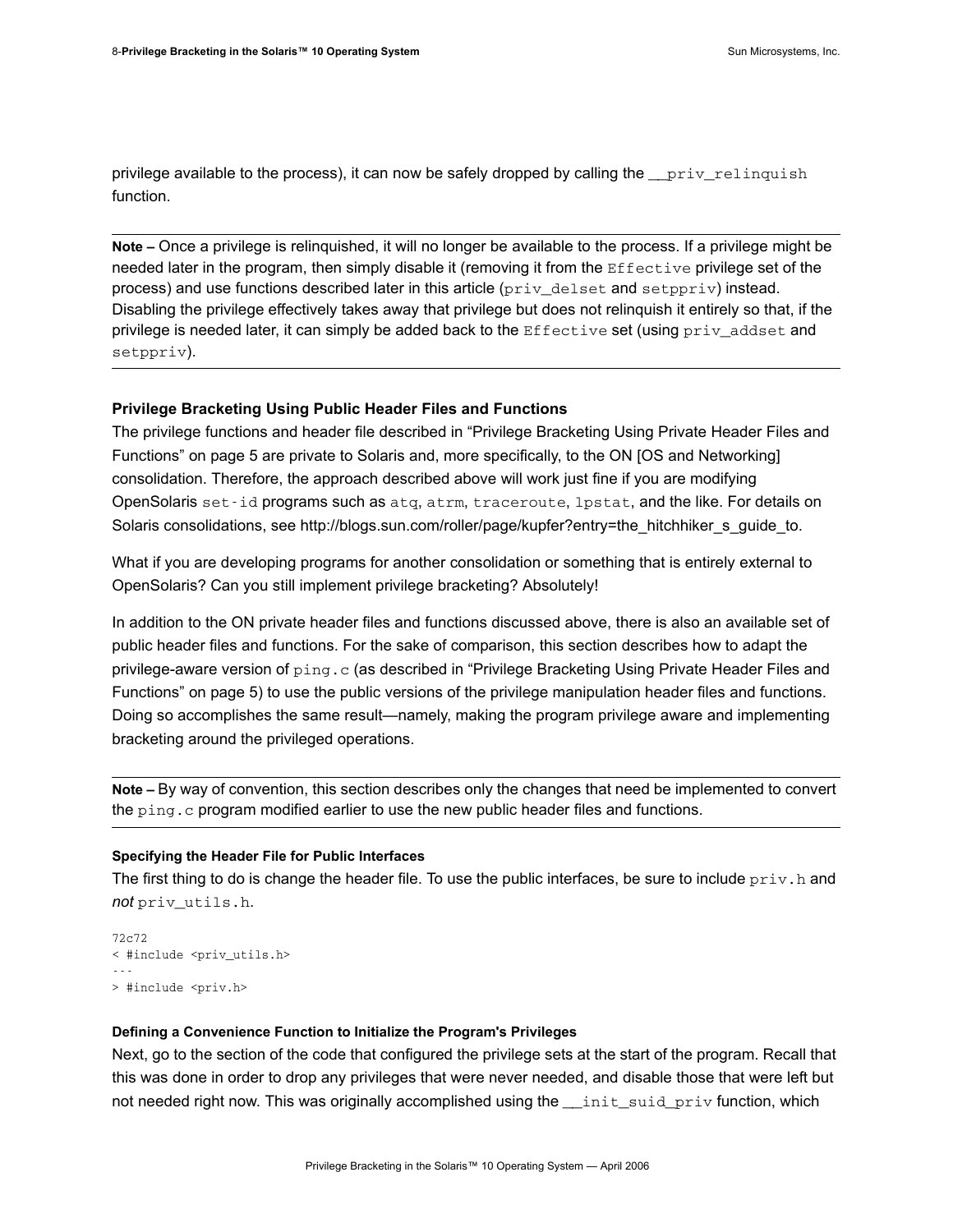provided a convenient wrapper for that functionality. Unfortunately, that function is private, so rather than a single line, a little more work is required.

To make the code easier to follow for this article, a new function (setup  $\frac{p}{p}$  privs) was created to handle the initial privilege operations. The setup\_privs function handles the majority of the work originally done by the *\_\_init\_suid\_priv* function.

```
225a226
> static priv_set_t *setup_privs(void);
227a229,298
> * setup_privs()
> */
> priv_set_t *
> setup_privs(void)
> {
> priv_set_t *pPrivSet = NULL;
> priv_set_t *lPrivSet = NULL;
>
> /*
> * Start with the 'basic' privilege set and then remove any
> * of the 'basic' privileges that will not be needed by this
> * process. The 'net_icmpaccess' privilege will be added
> * since we know that we will need it for the permitted set.
> */
>
> if ((pPrivSet = priv_str_to_set("basic", ",", NULL)) == NULL) {
> perror("priv_str_to_set");
> return (NULL);
>\qquad \qquad \}>
> /*
> * Let's clear all of the privileges we know we will not
> * need from the 'basic' set.
> */
>
> (void) priv_delset(pPrivSet, PRIV_FILE_LINK_ANY);
> (void) priv_delset(pPrivSet, PRIV_PROC_EXEC);
> (void) priv_delset(pPrivSet, PRIV_PROC_FORK);
> (void) priv_delset(pPrivSet, PRIV_PROC_INFO);
> (void) priv_delset(pPrivSet, PRIV_PROC_SESSION);
>
> /* Next add the known required privilege, 'net_icmpaccess' */
>
> (void) priv_addset(pPrivSet, PRIV_NET_ICMPACCESS);
>
> /* Set the permitted privilege set. */
>
> if (setppriv(PRIV_SET, PRIV_PERMITTED, pPrivSet) != 0) {
> perror("setppriv(PRIV_SET, PRIV_PERMITTED)");
> return (NULL);
> }
>
> /* Ensure that the 'net_icmpaccess' privilege is off by default. */
>
> if (priv_set(PRIV_OFF, PRIV_EFFECTIVE, PRIV_NET_ICMPACCESS,
> NULL) != 0) {
> perror("priv_set(PRIV_OFF, PRIV_EFFECTIVE)");
> return (NULL);
```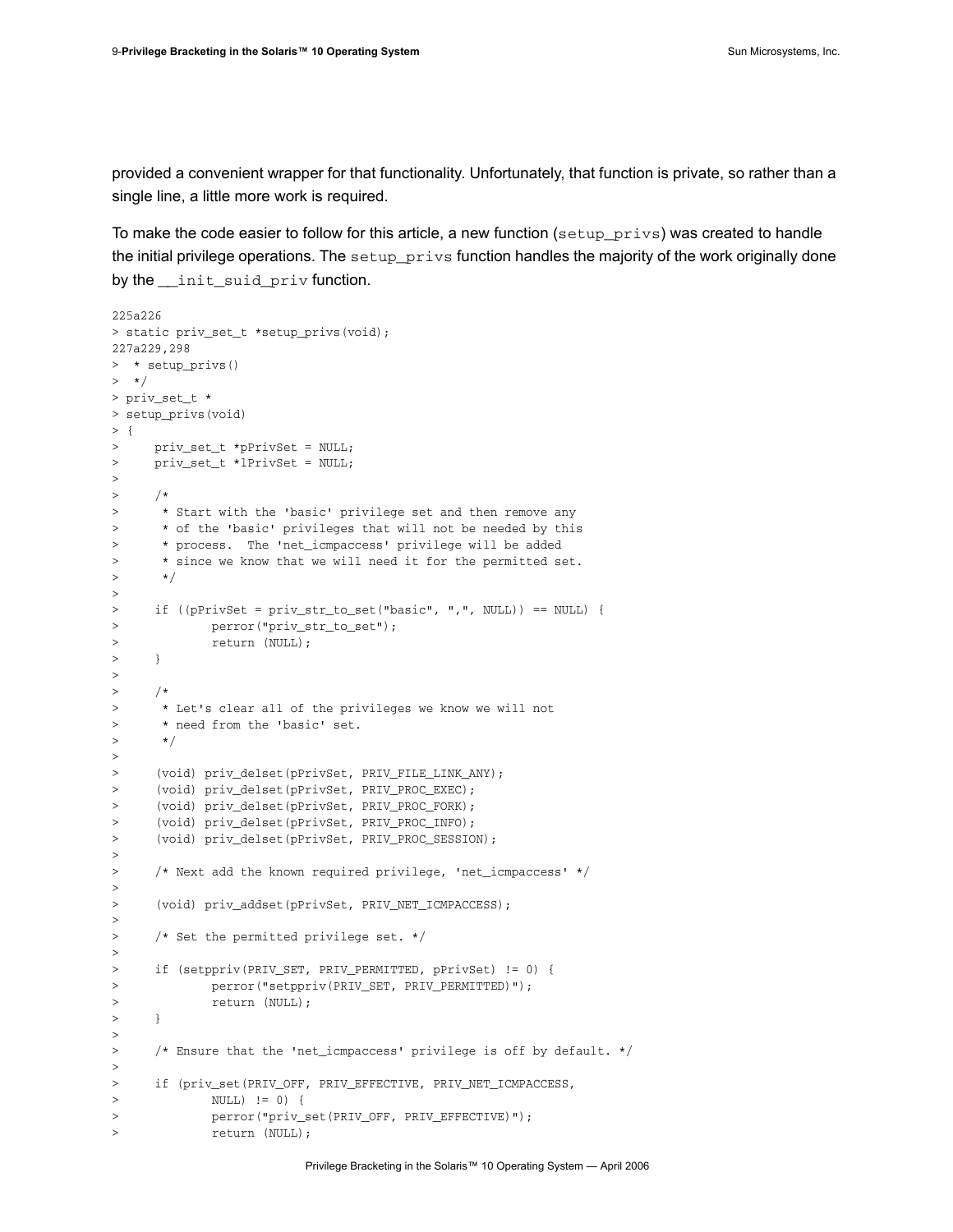```
> }
>
> /* Clear the limit set. */
>
> if ((lPrivSet = priv_allocset()) == NULL) {
> perror("priv_allocset");
> return (NULL);
> }
>
> priv_emptyset(lPrivSet);
>
> if (setppriv(PRIV_SET, PRIV_LIMIT, lPrivSet) != 0) {
> perror("setppriv(PRIV_SET, PRIV_LIMIT)");
> return (NULL);
> }
>
> priv_freeset(lPrivSet);
>
> return (pPrivSet);
> }
>
> /*
```
Why go through the exercise of starting with the basic set of privileges and removing them all? Why not just start out with no privileges and simply add those that are needed? The answer lies in the fact that the basic privilege set in Solaris is not intended to be static—over time, additional non-administrative privileges might be added to future Solaris OS versions. If the program was started with no privileges, then it might fail because in some future Solaris version it might need a privilege for an operation that previously did not require one. In essence, this is a way of future-proofing code.

#### **Initializing the Program's Privileges**

Now that a function has been defined to help mimic most of the behavior of *\_\_init\_suid\_priv*, consider how this function might be used in the following example:

```
243a315
> priv_set_t *privSet = NULL;
252,253d323
< (void) __init_suid_priv(PU_CLEARLIMITSET, PRIV_NET_ICMPACCESS,
\langle (char *) NULL);
254a325,337
> if ((privSet = setup_privs()) == NULL) {
> exit(EXIT_FAILURE);
> }
\sim> /*
> * Reset the real and effective UIDs for this process.
> */
>
> if (setreuid(getuid(), getuid()) != 0) {
> perror("setreuid");
> exit(EXIT_FAILURE);
> }
>
```
Note how the *\_\_init\_suid\_priv* call has been replaced by calls to both setup\_privs and set reuid(2) functions. These changes are straightforward because all of the work was done in the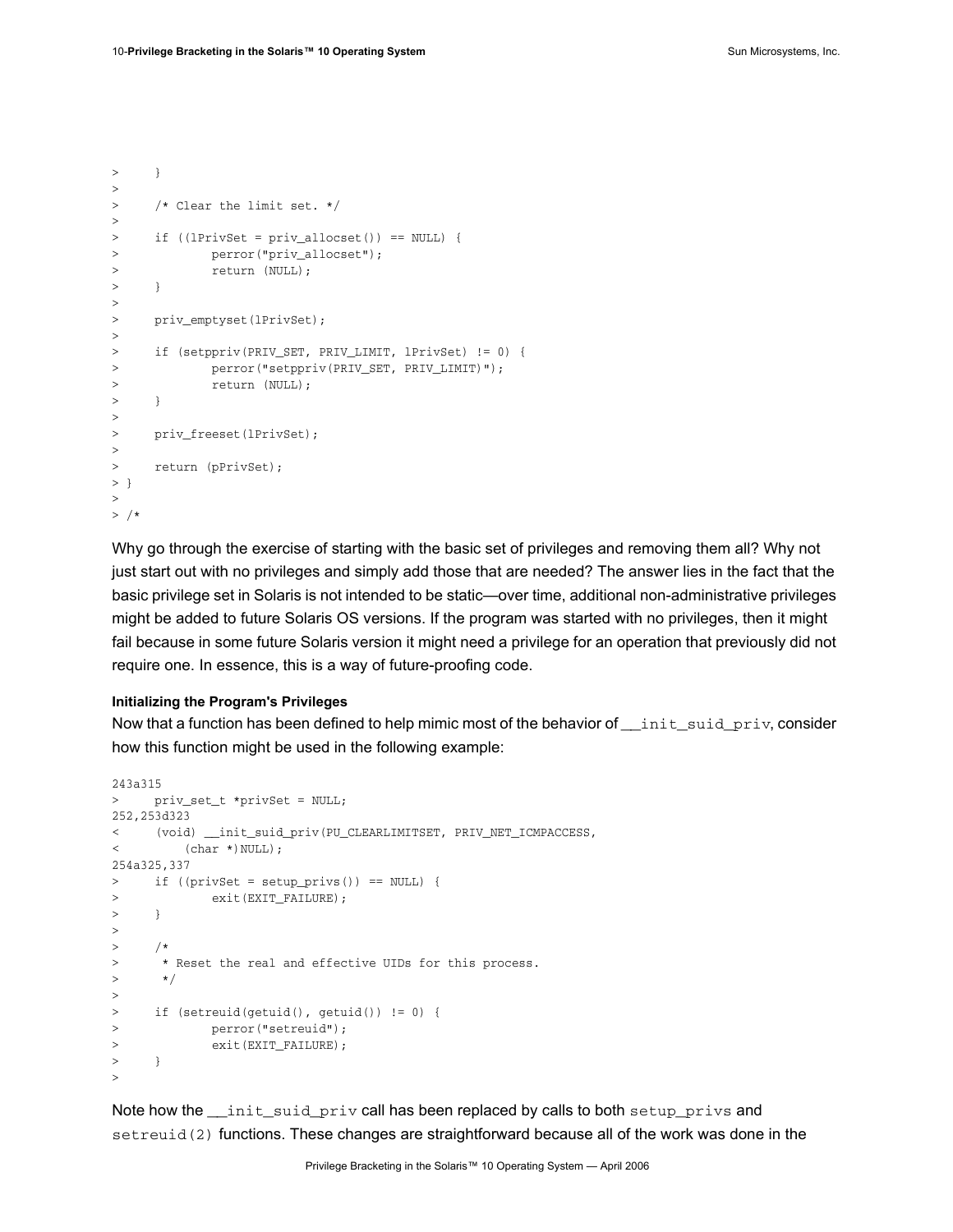setup privs function. The code captures the privilege set parameter (privSet) because it will be needed later in the code when it comes time to relinquish privileges.

#### **Relinquishing Privileges when No Longer Needed**

Continue linearly down the code to see where other replacements are needed. At this point, all of the hard work is over. The rest of the changes needed to complete the conversion from private to public privilege manipulation functions are trivial. The following example shows the next replacement.

```
602c685,687
< __priv_relinquish();
---
> /*
> * Clear the permitted set of the 'net icmpaccess' privilege.
> */
603a689,696
> (void) priv delset(privSet, PRIV NET ICMPACCESS);
\ddot{\phantom{1}}> if (setppriv(PRIV_SET, PRIV_PERMITTED, privSet) != 0) {
> perror("setppriv(PRIV_PERMITTED)");
> exit(EXIT_FAILURE);
> }
> priv_freeset(privSet);
>
```
In this code, the  $\_priv\_relinguish$  function is replaced with a call to [setppriv\(2\)](http://docs.sun.com/app/docs/doc/816-5167/6mbb2jakk?a=view). For this change to work, however, the net\_icmpaccess privilege must be removed from privSet using the priv\_delset function. Remember that privSet (returned from the setup\_privs function used earlier in the code) contains the privileges from the basic privilege set that had not already been dropped, as well as the net\_icmpaccess privilege. By removing the net\_icmpaccess privilege in the above code example, setppriv will effectively drop the last privilege use by the program, thereby relinquishing all of the program's privileges. This is because all of the basic privileges typically granted to processes had been dropped in the setup\_privs function at the start of the program. The only privilege that had remained was net\_icmpaccess. Now that the privilege has been dropped, the program will run with no privileges.

**Note –** Future versions of the Solaris OS might add new non-administrative privileges to the basic privilege set. If this is done, the setup privs code above will need to be reviewed and possibly modified in order to ensure that all unused privileges have been dropped. Otherwise, the  $\frac{1}{2}$  program would run with those new privileges in effect.

#### **Implementing Privilege Bracketing Around Privileged Operations**

The next section of replacement code is where the bracketing of the net\_icmpaccess privilege is enforced. In this case, the call to \_\_priv\_bracket is replaced with a call to the priv\_set(3C) function. The priv set function is called with the PRIV ON parameter, which enables the net icmpaccess privilege in the effective privilege set of the process.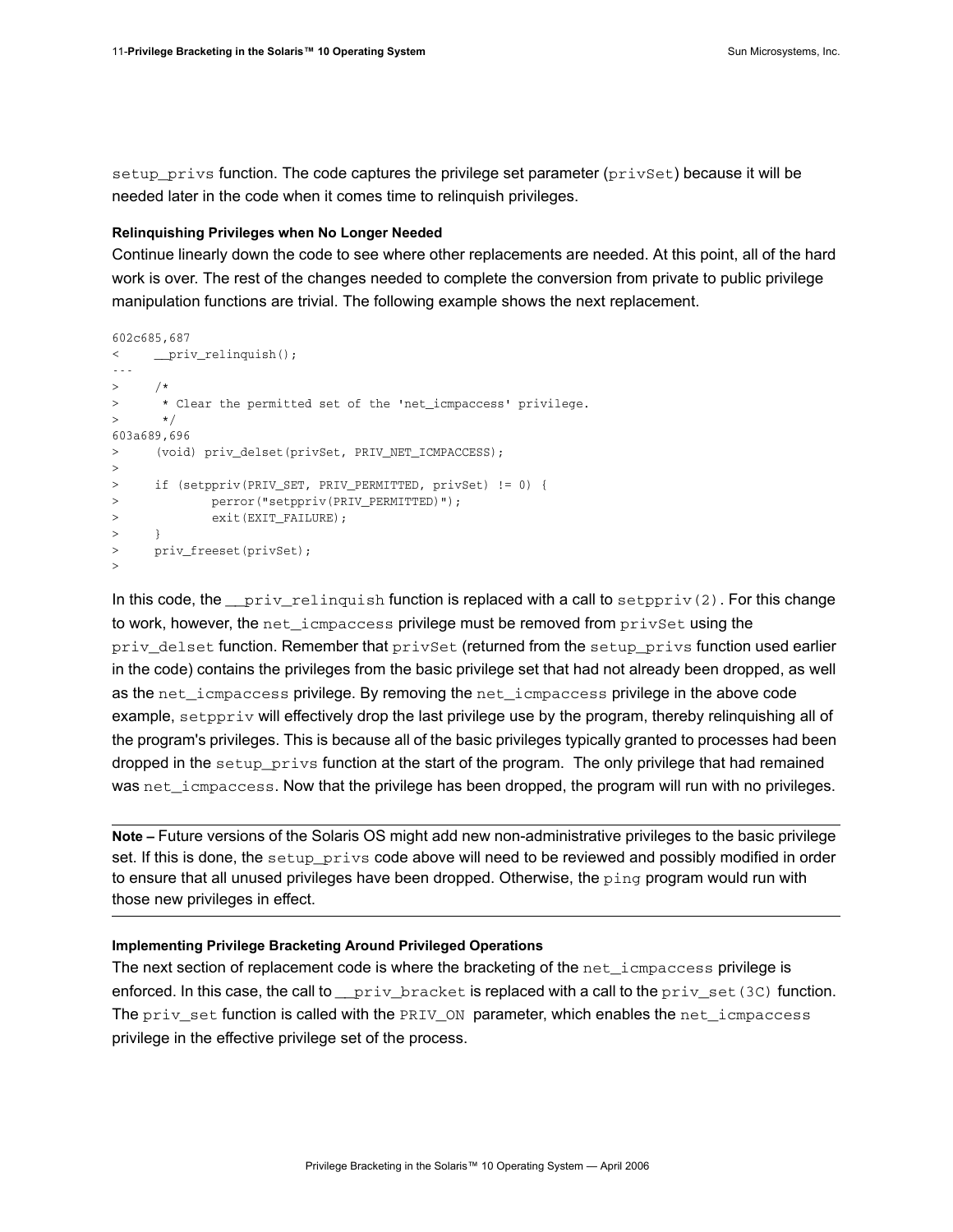```
1197c1290,1293
< (void) __priv_bracket(PRIV_ON);
---
> if (priv_set(PRIV_ON, PRIV_EFFECTIVE, PRIV_NET_ICMPACCESS, NULL) != 0) {
> perror("priv_set(PRIV_ON, PRIV_EFFECTIVE)");
> exit(EXIT_FAILURE);
> }
```
Similarly, the companion instance of priv\_bracket is replaced with another call to priv\_set (once the privileged operations are complete) to remove the net\_icmpaccess privilege from the effective privilege set of the process, therefore completing the bracketing of privilege.

```
1208c1304,1308
< (void) __priv_bracket(PRIV_OFF);
---
> if (priv_set(PRIV_OFF, PRIV_EFFECTIVE, PRIV_NET_ICMPACCESS,
> NULL) != 0) {
> perror("priv_set(PRIV_OFF, PRIV_EFFECTIVE)");
> exit(EXIT_FAILURE);
> }
```
That is all there is to it. As you can tell, there is a bit more work in the initial setup of privilege sets for a process. However, once complete, the use of the public privilege manipulation functions is straightforward.

# <span id="page-14-0"></span>**Conclusion**

With the information contained in this article (supplemented by the Solaris 10 product documentation, the OpenSolaris community, and the ["References" on page](#page-14-1) 12), you should have more than enough information to get started converting your own programs to become privilege aware. Keep in mind that this capability is useful for all types of processes—not just set-id programs. Even "unprivileged" programs can be made to be privilege aware, limiting which basic privileges they can use, and when they can use them.

# <span id="page-14-1"></span>**References**

- Casper Dik's WebLog Solaris Privileges <http://blogs.sun.com/casper/20040722>
- Sun BigAdmin Xpert Session Process Rights Management in the Solaris 10 OS [http://www.sun.com/bigadmin/xperts/sessions/16\\_prm/](http://www.sun.com/bigadmin/xperts/sessions/16_prm/)
- Sun Process Rights Management Tutorial <http://iforce.sun.com/protected/solaris10/adoptionkit/tech/least/tutorial.html>
- OpenSolaris ping.c Source Code <http://cvs.opensolaris.org/source/xref/usr/src/cmd/cmd-inet/usr.sbin/ping/ping.c>
- OpenSolaris priv\_utils.h Source Code [http://cvs.opensolaris.org/source/xref/usr/src/head/priv\\_utils.h](http://cvs.opensolaris.org/source/xref/usr/src/head/priv_utils.h)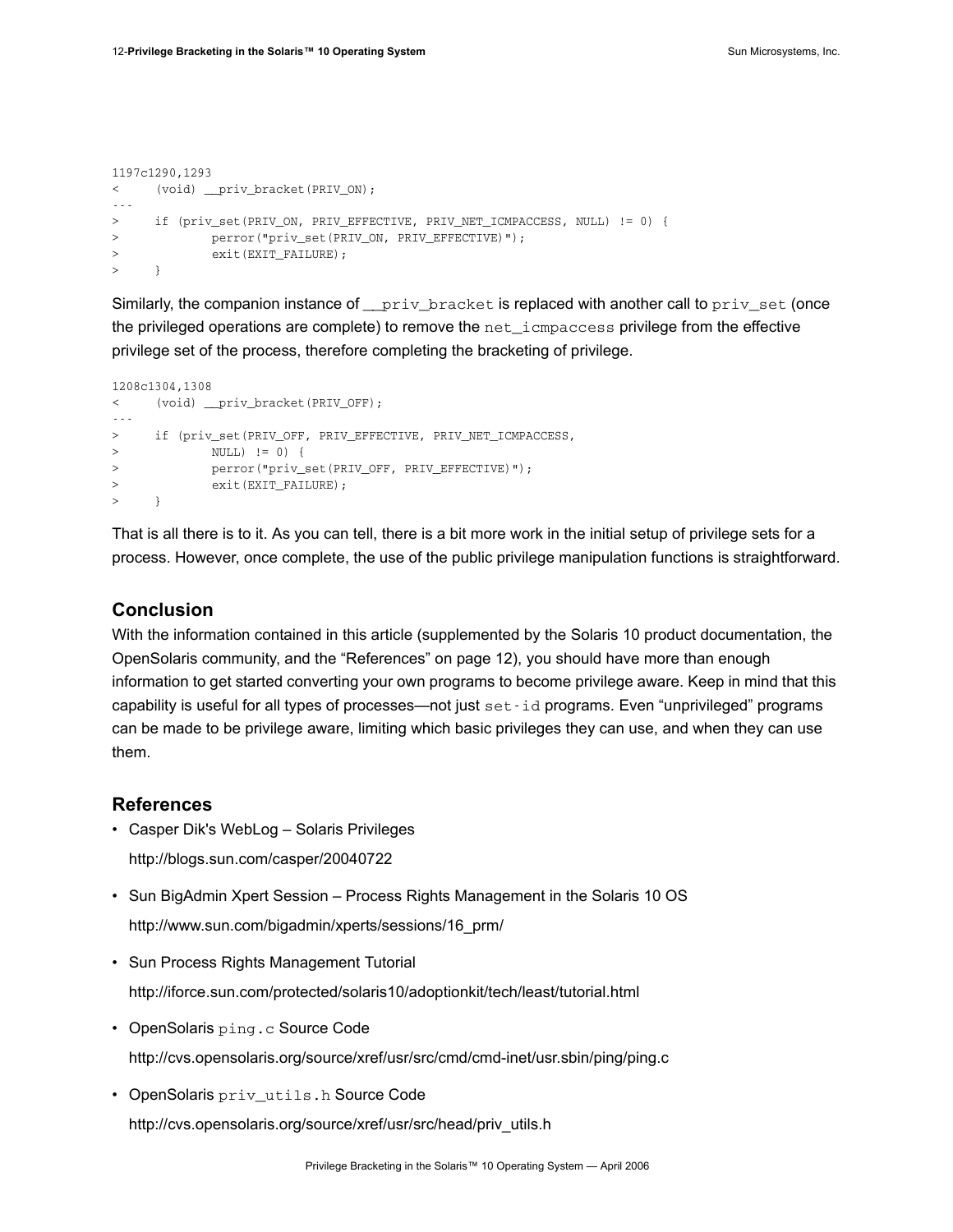- OpenSolaris priv.h Source Code
- <http://cvs.opensolaris.org/source/xref/on/usr/src/head/priv.h>
- Solaris 10 [attributes\(5\)](http://docs.sun.com/app/docs/doc/816-5175/6mbba7evc?a=view) Manual Page <http://docs.sun.com/app/docs/doc/816-5175/6mbba7evc?a=view>
- Solaris 10 [exec\(2\)](http://docs.sun.com/app/docs/doc/816-5167/6mbb2jafk?a=view) Manual Page <http://docs.sun.com/app/docs/doc/816-5167/6mbb2jafk?a=view>
- Solaris 10 [ping](http://docs.sun.com/app/docs/doc/816-5166/6mbb1kqbe?a=view) Manual Page <http://docs.sun.com/app/docs/doc/816-5166/6mbb1kqbe?a=view>
- Solaris 10 [ppriv\(1\)](http://docs.sun.com/app/docs/doc/816-5165/6mbb0m9p2?a=view) Manual Page <http://docs.sun.com/app/docs/doc/816-5165/6mbb0m9p2?a=view>
- Solaris 10 [privileges\(5\)](http://docs.sun.com/app/docs/doc/816-5175/6mbba7f3a?a=view) Manual Page <http://docs.sun.com/app/docs/doc/816-5175/6mbba7f3a?a=view>
- Solaris 10 [seteuid\(2\)](http://docs.sun.com/app/docs/doc/816-5167/6mbb2jakd?a=view) Manual Page <http://docs.sun.com/app/docs/doc/816-5167/6mbb2jakd?a=view>
- Solaris 10 [setppriv\(2\)](http://docs.sun.com/app/docs/doc/816-5167/6mbb2jakk?a=view) Manual Page <http://docs.sun.com/app/docs/doc/816-5167/6mbb2jakk?a=view>

# <span id="page-15-0"></span>**About the Author**

Glenn Brunette is a Sun Distinguished Engineer with nearly 15 years' experience in information security. Glenn currently works in Sun's Client Solutions CTO as the Director and Chief Architect of the CSO Security Office. In this role, Glenn is responsible for global security strategy and architecture, securityfocused collaboration and knowledge sharing, as well as improving the quality and security of products and services delivered to Sun's customers.

Glenn is the driving force behind Sun's Systemic Security approach and is also an OpenSolaris Security Community Leader, the co-founder of the Solaris Security Toolkit software, and a frequent author, contributor, and speaker at both Sun and industry events. Externally, Glenn has served as the Vice-Chair of the Enterprise Grid Alliance Grid Security Working Group and Working Group Champion for the National Cyber Security Partnership's Technical Standards and Common Criteria Task Force. Finally, Glenn is an active contributor to the Center for Internet Security's Unix Benchmark team. Glenn is a Certified Information Systems Security Professional (CISSP) and has been trained in the National Security Agency's INFOSEC Assessment Methodology (IAM).